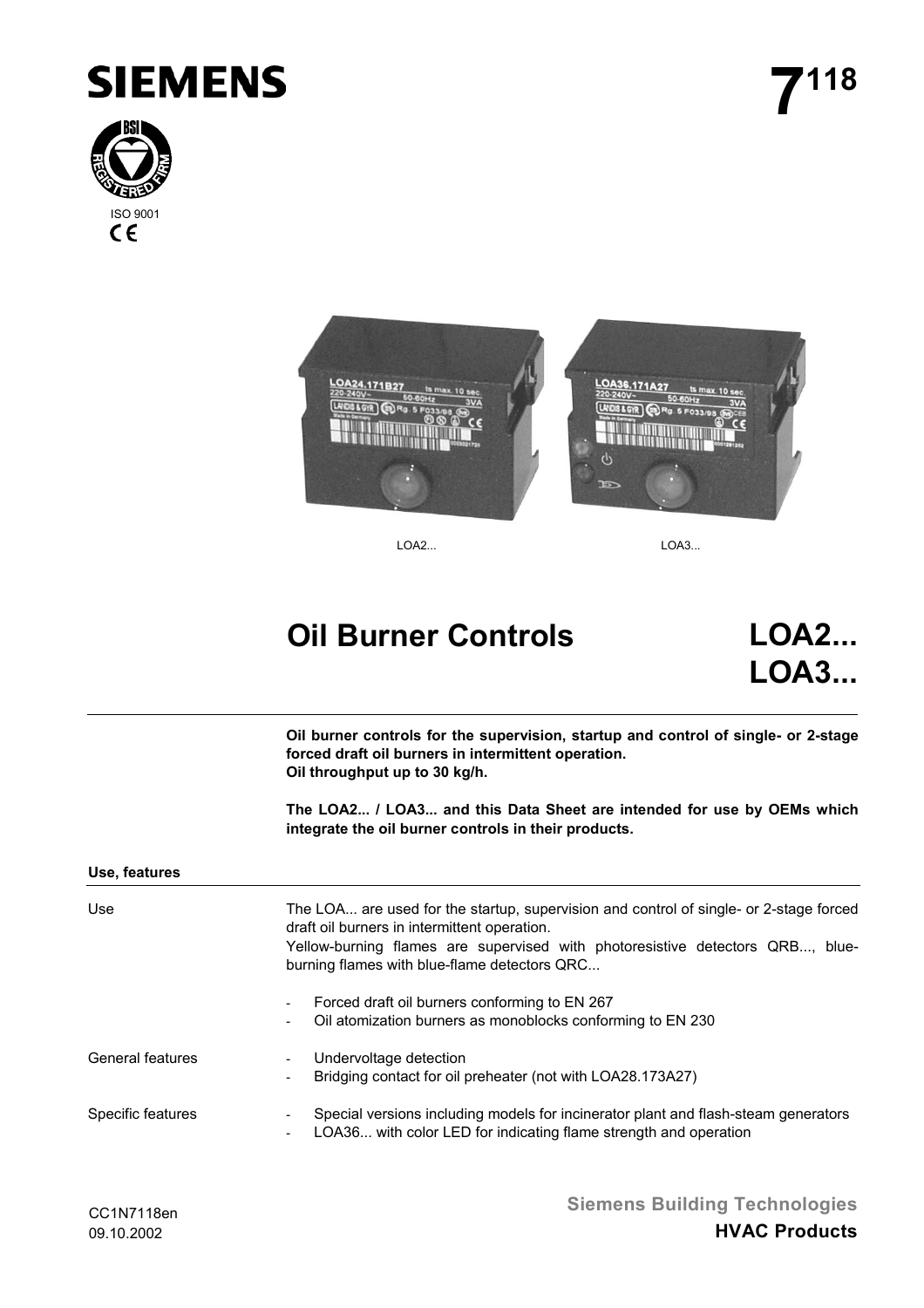# **To avoid injury to persons, damage to property or the environment, the following warning notes should be observed!**

#### **Do not open, interfere with or modify the unit!**

- Before performing any wiring changes in the connection area of the LOA..., completely isolate the unit from the mains supply (all-polar disconnection)
- Ensure protection against electric shock hazard by providing adequate protection for the burner control's connection terminals
- Check to ensure that wiring is in an orderly state and that the wires are firmly connected
- Press the lockout reset button / operating button only manually (applying a force of no more than 60 N), without using any tools or pointed objects
- Fall or shock can adversely affect the safety functions. Such units may not be put into operation, even if they do not exhibit any damage

#### **Mounting notes**

Ensure that the relevant national safety regulations are complied with

### **Installation notes**

- Installation and commissioning work must be carried out by qualified staff
- Do not mix up live and neutral conductors
- Always run high-voltage ignition cables separately while observing the greatest possible distance to the unit and to other cables

### **Electrical connection of flame detectors**

It is important to achieve practically disturbance- and loss-free signal transmission:

- Never run the detector cable together with other cables
	- Line capacitance reduces the magnitude of the flame signal
	- Use a separate cable
- Observe the permissible lengths of the flame detector cables (refer to Data Sheets 7714 (QRB...) and 7716 (QRC...))

#### **Commissioning notes**

- Commissioning work must be carried out by qualified staff
- When commissioning the plant, when carrying out maintenance work, or after longer off periods, make the following safety checks:

|    | <b>Safety check</b>                                                                                                                         | <b>Anticipated response</b>                           |
|----|---------------------------------------------------------------------------------------------------------------------------------------------|-------------------------------------------------------|
| a) | Burner startup with flame detector<br>darkened                                                                                              | Lockout at the end of «TSA»                           |
| b) | Burner startup with flame detector<br>exposed to extraneous light                                                                           | Lockout after approx. 40 seconds                      |
| c) | Simulation of flame failure during<br>operation. For that purpose, darken<br>the flame detector during operation<br>and maintain this state | Repetition followed by lockout at the<br>end of «TSA» |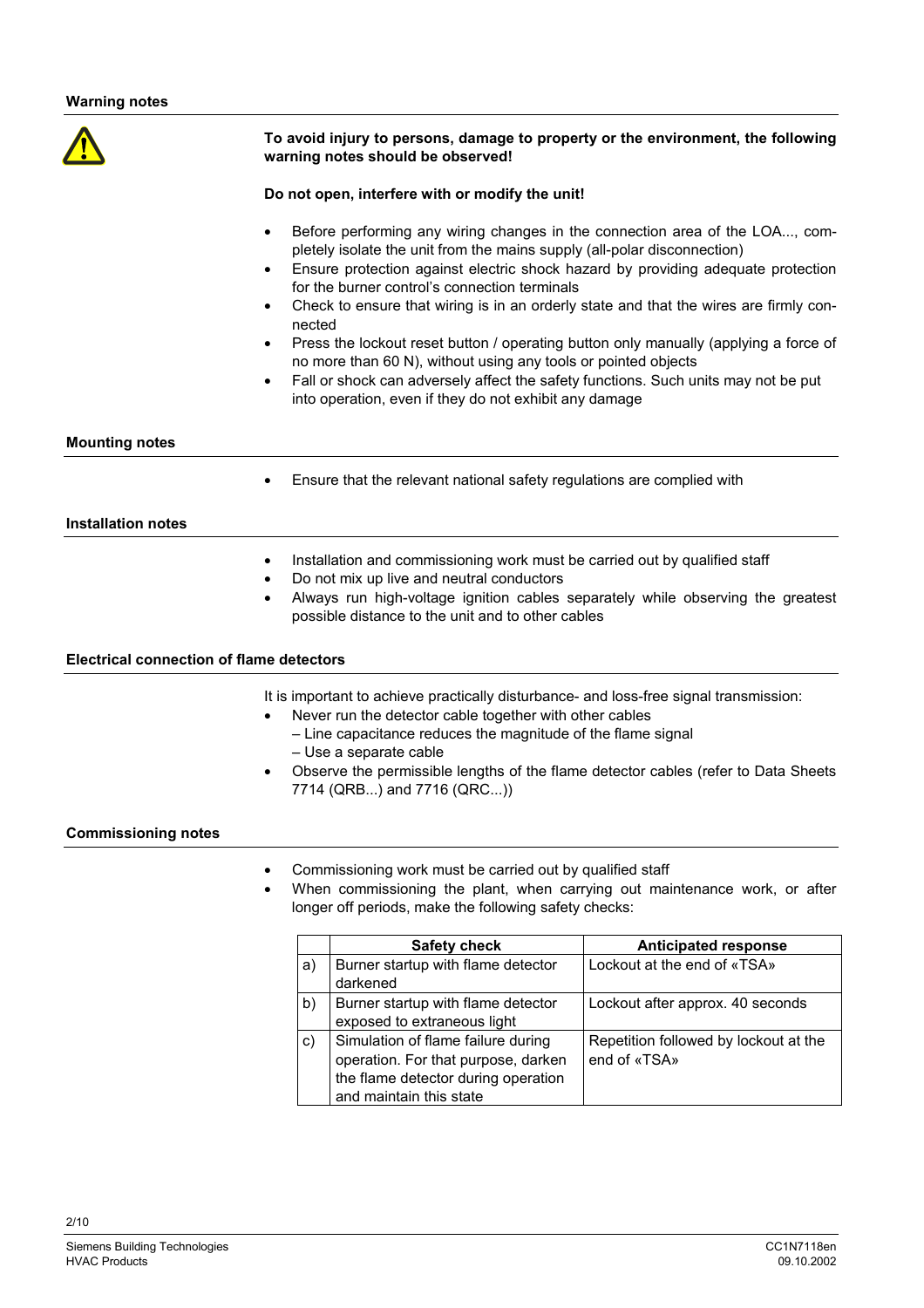Conformity to EEC directives Electromagnetic compatibility EMC (immunity) 89 / 336 EEC Low-voltage directive 73 / 23 EEC

#### **Service notes**

- Maintenance work must be carried out by qualified staff
- Each time a unit has been replaced, check wiring to ensure it is in an orderly state and that the wires are firmly connected; make the safety checks as indicated in «Commissioning notes» above
- Use the KF... test adapters for short periods of time only

#### **Disposal notes**

| $\boxtimes$<br><b>Mechanical design</b> | The unit contains electrical and electronic components and may not be disposed of<br>together with household waste.<br>Local and currently valid legislation must be observed.                   |
|-----------------------------------------|--------------------------------------------------------------------------------------------------------------------------------------------------------------------------------------------------|
|                                         | The housing is made of impact-proof, heat-resistant and flame-retarding plastic.<br>The oil burner control is of plug-in design and engages audibly in its base.<br>The housing assemmedates the |

- The housing accommodates the
- thermal-electric sequence switch
- flame signal amplifier with the flame relay
- lockout reset button with its integrated fault indication lamp

#### **Type summary**

The type references given below apply to burner controls without base and without flame detector.

| Version                       | Type reference              | Voltage<br>(VAC) | Under-<br>voltage | <b>CE</b>              | t1 | t3 | TSAmax.         | t3n   | t3n'           | t4 | Replacement<br>for |
|-------------------------------|-----------------------------|------------------|-------------------|------------------------|----|----|-----------------|-------|----------------|----|--------------------|
|                               |                             |                  | detection         |                        |    |    |                 |       |                |    |                    |
| Standard version              | LOA24.171B27 <sup>2</sup> ) | 220              | X                 | x                      | 13 | 13 | 10 <sup>1</sup> | 15    | ---            | 15 | LAI2.3             |
|                               | LOA24.171B17 <sup>2</sup> ) | 110              | X                 | x                      | 13 | 13 | 10              | 15    | ---            | 15 |                    |
|                               | LOA24.173A27                | 220              | X                 | x                      | 13 | 13 | 10              | 20    | $\overline{2}$ | 20 | LAI2.3             |
|                               | LOA24.174A27                | 220              | X                 | x                      | 13 | 13 | 10 <sup>1</sup> | 35    | $\overline{2}$ | 35 | $---$              |
| With remote reset             | LOA26.171B27 <sup>2</sup> ) | 220              | X                 | x                      | 13 | 13 | 10 <sup>1</sup> | 15    | ---            | 15 | ---                |
| facility                      | LOA36.171A27                | 220              | X                 | x                      | 13 | 13 | 10              | 15    | ---            | 15 | ---                |
| For flash-steam<br>generators | LOA24.571C27                | 220              | X                 | x                      | 6  | 6  | 10              | 20    | ---            | 20 | LAI5               |
| For incinerator plant         | LOA25.173C27 1)             | 220              | X                 | $---$                  | 13 | 13 | 10              | $---$ | $\overline{2}$ | 15 | LAB <sub>2</sub>   |
|                               | LOA25.173C17 1)             | 110              | X                 | $\qquad \qquad \cdots$ | 13 | 13 | 10              | ---   | $\overline{2}$ | 15 |                    |
|                               | LOA28.173A27 1)             | 220              | X                 | $\qquad \qquad -$      | 13 | 13 | 10 <sup>1</sup> | ---   | 2              | 15 | ---                |

Legend

<sup>1</sup>) LOA25... and LOA28... are designed for use on incinerator plant where lockout by extraneous light is not desired. These types of oil burner controls are not covered by EN 230

- <sup>2</sup>) IRD1010 infrared flicker detectors can also be used
- t1 Prepurge time
- t3 Preignition time
- t3n Long postignition time
- t3n´ Short postignition time
- t4 Interval from establishment of flame to the release of «BV2»
- TSA Ignition safety time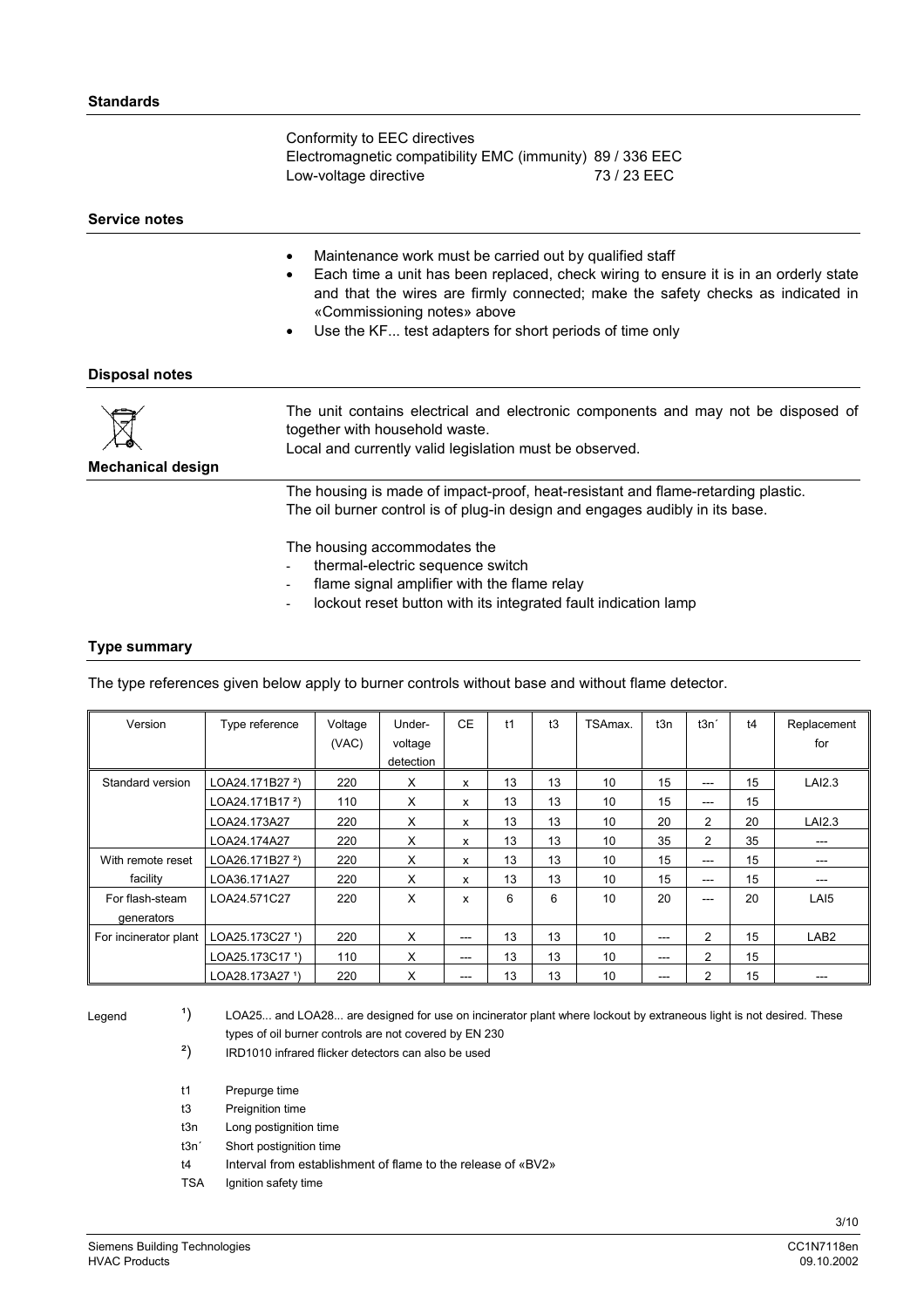| Oil burner control without plug-in base                                                                                                                                                                                                                                    | refer to «Type summary»                              |
|----------------------------------------------------------------------------------------------------------------------------------------------------------------------------------------------------------------------------------------------------------------------------|------------------------------------------------------|
| <b>Electrical connections</b><br>Plug-in base AGK11<br>Cable holders AGK65, AGK66, AGK67<br>Cable strain relief elements for AGK67                                                                                                                                         | refer to Data Sheet 7201                             |
| <b>Electrical connections</b><br>Plug-in base AGK13<br>Plug-in housing AGK56<br>Cover AGK68                                                                                                                                                                                | refer to Data Sheet 7203                             |
| <b>Flame detectors</b><br>Photoresistive detectors QRB1<br>Blue-flame detectors QRC1                                                                                                                                                                                       | refer to Data Sheet 7714<br>refer to Data Sheet 7716 |
| Pedestal (empty housing)<br>To increase the overall height of the LOAto that of the LAI / LAB                                                                                                                                                                              | AGK21                                                |
| Remote reset module<br>For use with the LOA26 / LOA36 printed circuit board versions                                                                                                                                                                                       | <b>ARK21A27</b>                                      |
| <b>Adapter</b><br>For replacing LAB1 / LAI by LOA<br>No rewiring of plug-in base required                                                                                                                                                                                  | <b>KF8819</b>                                        |
| Demo case<br>For showing the functioning of burner controls<br>Refer to Operating Instructions B7989                                                                                                                                                                       | <b>KF8891</b>                                        |
| Test case, for making functional tests<br>For testing burner controls<br>Refer to Operating Instructions B7986                                                                                                                                                             | <b>KF8843</b>                                        |
| <b>Test adapter</b><br>For testing burner controls<br>With switch for manual startup of burner<br>With switch for simulating the oil preheater's release contact<br>With 2 pairs of jacks for measuring the flame detector current<br>Refer to Mounting Instructions C7981 | <b>KF8885</b>                                        |
| <b>Test adapter</b><br>For testing burner controls fitted to the burner<br>With signal lamps for program indication<br>With 2 jacks for measuring the flame detector current                                                                                               | <b>KF8833</b>                                        |
| <b>Test adapter</b><br>For testing burner controls fitted to the burner<br>With signal lamps for program indication<br>With switch for simulating the flame signal<br>With holes for checking the control voltages at the tabs of the burner control                       | <b>KF8840</b>                                        |

- With 2 jacks for measuring the flame detector's resistance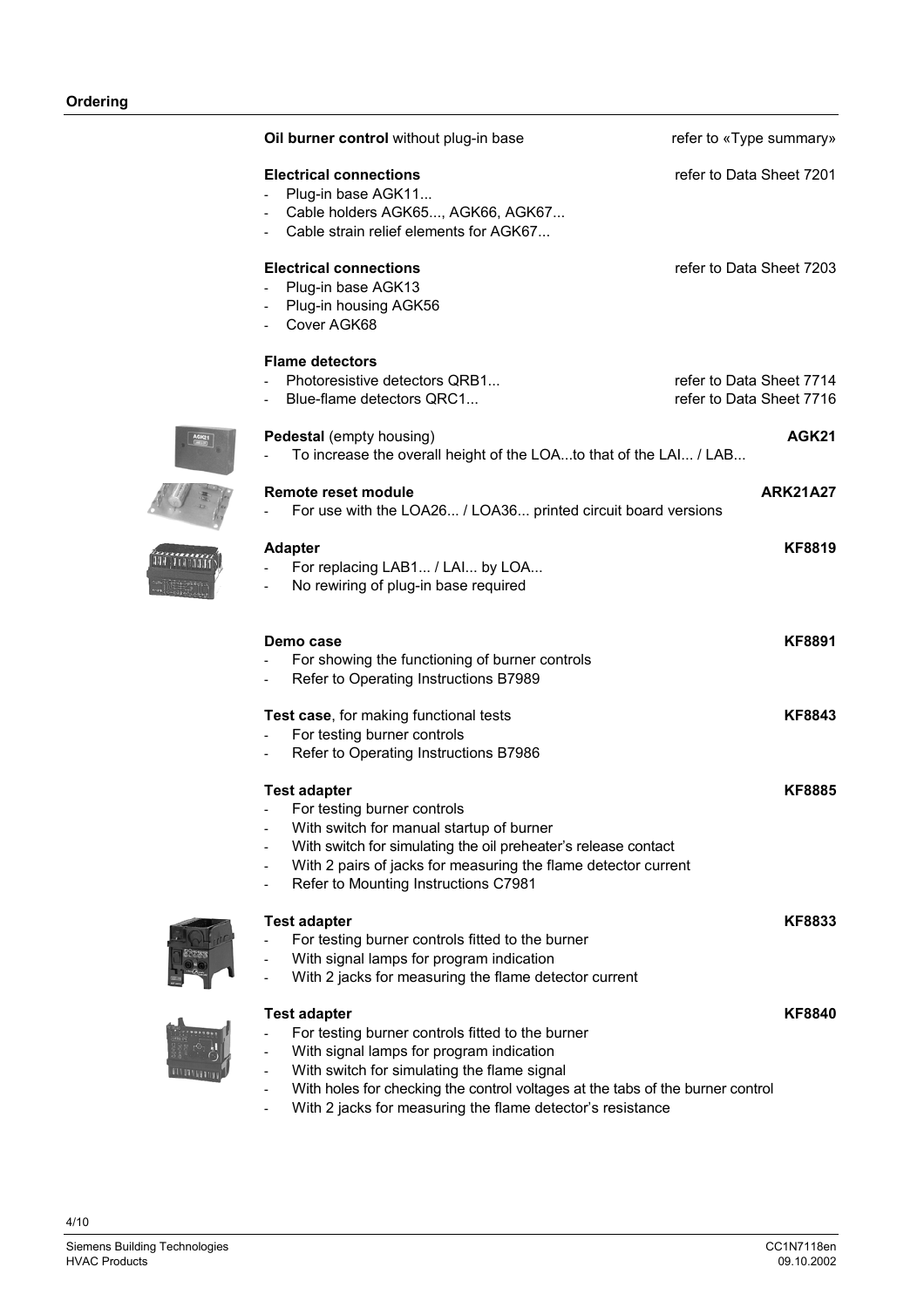# **Technical data**

#### General unit data

| Mains voltage                    | AC 220 V $-15$ %AC 240 V +10 %              |
|----------------------------------|---------------------------------------------|
|                                  | AC 100 V -15 %AC 110 V +10 %                |
| Mains frequency                  | $5060$ Hz $±6$ %                            |
| External primary fuse (Si)       | 10 A (fast)                                 |
| Power consumption                | approx. 3 VA                                |
| Degree of protection             | IP 40, must be ensured through mounting     |
| Safety class                     |                                             |
| Perm. cable lengths              | max. 3 m with 100 pF/m line capacitance     |
| - Detector cable laid separately | max. 20 m                                   |
| - Remote reset laid separately   | max. 20 m                                   |
| Mounting position                | optional                                    |
| Weight                           | approx. 180 g                               |
| Input current to                 |                                             |
| Terminal 1                       | 5 A (short-time 15 A for max. 0.5 s)        |
| Terminal 3                       | 5 A (excl. current draw of burner motor and |

oil preheater)

| Max. perm. current at   | Terminal | Terminal | Terminal | Terminal | Terminal | Terminal |
|-------------------------|----------|----------|----------|----------|----------|----------|
| $\cos \varphi \geq 0.6$ | 4        | 5        | 6        |          | 8        | 10       |
| LOA24.171B27            |          |          |          |          |          |          |
| LOA24.171B17            |          |          |          |          |          |          |
| LOA24.571C27            | 1 A      | 1 A      | 2 A      | 2 A      | 5 A      | 1 A      |
| LOA25.173C27            |          |          |          |          |          |          |
| LOA25.173C17            |          |          |          |          |          |          |
| LOA28.173A27            |          |          |          |          |          |          |
| LOA24.173A27            | 1A       | 1 A      | 2 A      | 1.5A     | 5 A      | 1 A      |
| LOA24.174A27            |          |          |          |          |          |          |
| LOA26.171B27            | 1 A      | 1 A      | 2 A      | 0.1A     | 5 A      | 1 A      |
| LOA36.171A27            |          |          |          |          |          |          |

Environmental conditions

| <b>Transport</b>      | DIN EN 60 721-3-2 |  |
|-----------------------|-------------------|--|
| Climatic conditions   | class 2K2         |  |
| Mechanical conditions | class 2M2         |  |
| Temperature range     | $-50+60$ °C.      |  |
| Humidity              | $<$ 95 % r.h.     |  |
| <b>Operation</b>      | DIN EN 60 721-3-3 |  |
| Climatic conditions   | class 3K5         |  |
| Mechanical conditions | class 3M2         |  |
| Temperature range     | $-20+60 °C$       |  |
| Humidity              | $<$ 95 % r.h.     |  |
|                       |                   |  |



**Condensation, formation of ice and ingress of water are not permitted!**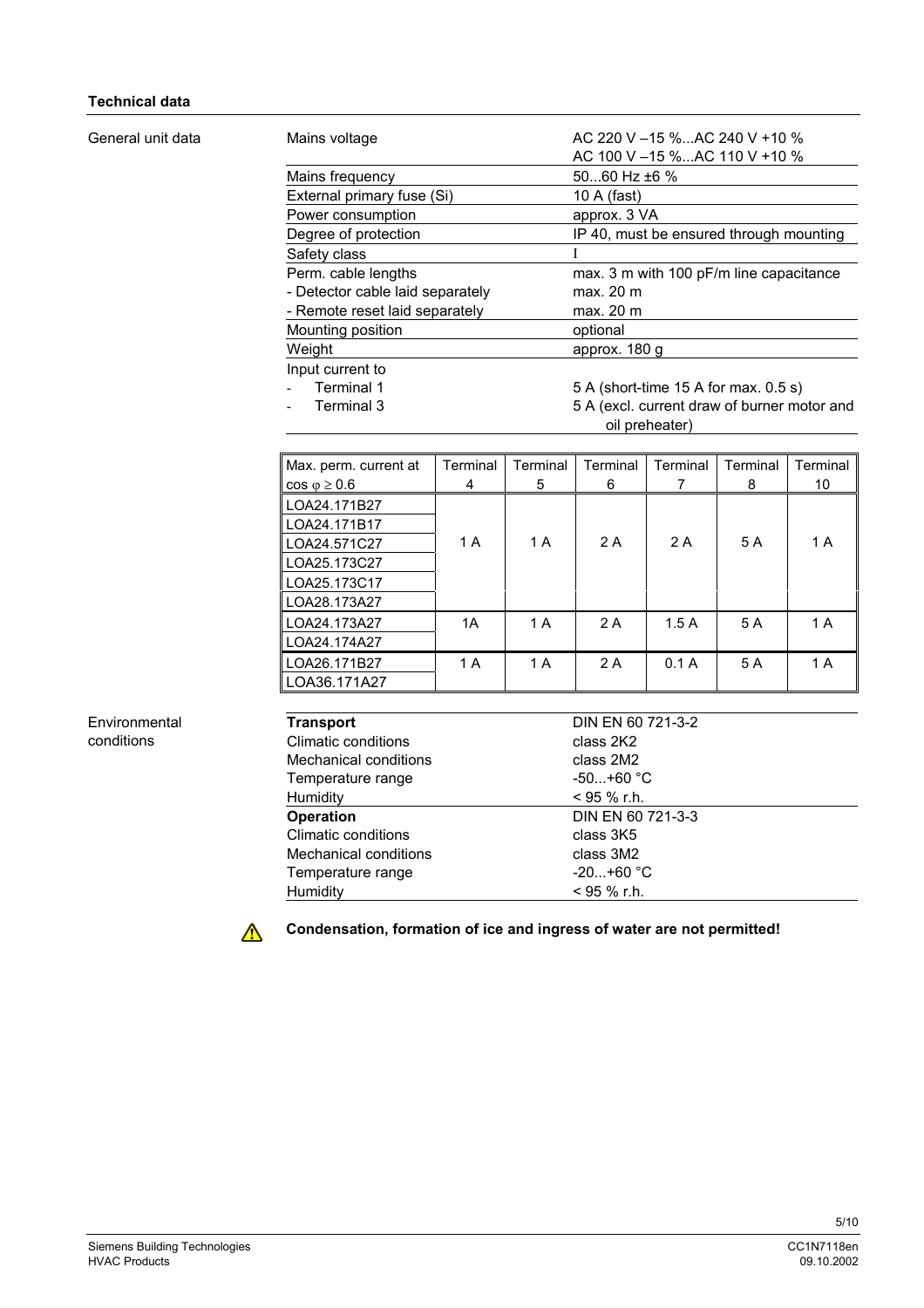# Flame detectors

For measuring circuits and detector cable lengths, refer to Data Sheets 7714 (QRB...) and 7716 (QRC...).

QRB...

| Type of burner control      | QRB (typically)       |                     |                       |  |  |
|-----------------------------|-----------------------|---------------------|-----------------------|--|--|
|                             | Min. detector current | Max. perm. detector | Max. detector current |  |  |
|                             | required (with flame) | current             | possible (with flame) |  |  |
|                             |                       | (without flame)     |                       |  |  |
| LOA24.171B27 / LOA24.171B17 |                       |                     |                       |  |  |
| LOA24.571C27                |                       |                     |                       |  |  |
| LOA25.173C27 / LOA25.173C17 | 70 µA                 | $5.5 \mu A$         | $210 \mu A$           |  |  |
| LOA26.171B27                |                       |                     |                       |  |  |
| LOA28.173A27                |                       |                     |                       |  |  |
| LOA24.173A27                | 45 µA                 | $5.5 \mu A$         | 45 µA                 |  |  |
| LOA24.174A27                |                       |                     |                       |  |  |
| LOA36.171A27                | 70 µA                 | $5.5 \mu A$         | 900 µA                |  |  |

# QRC1...

| Type of burner control | QRC (typically)       |                     |                       |  |  |
|------------------------|-----------------------|---------------------|-----------------------|--|--|
|                        | Min. detector current | Max. perm. detector | Max. detector current |  |  |
|                        | required (with flame) | current             | possible (with flame) |  |  |
|                        |                       | (without flame)     |                       |  |  |
| LOA24.171B27           |                       |                     |                       |  |  |
| LOA24.571C27           | 70 µA                 | $5.5 \mu A$         | 110 µA                |  |  |
| LOA26.171B27           |                       |                     |                       |  |  |
| LOA24.171B17           | 70 µA                 | $5.5 \mu A$         | 90 µA                 |  |  |
| LOA25.173C27 1)        |                       |                     |                       |  |  |
| LOA25.173C17 1)        |                       |                     |                       |  |  |
| LOA28.173A27 1)        |                       |                     |                       |  |  |
| LOA24.173A27           | $45 \mu A$            | $5.5 \mu A$         | 45 µA                 |  |  |
| LOA24.174A27           |                       |                     |                       |  |  |
| LOA36.171A27           | 70 µA                 | $5.5 \mu A$         | 110 µA                |  |  |

<sup>1</sup>) These types of LOA... may not be used in connection with QRC...blue-flame detectors

Data given in the above table only apply under the folllowing conditions:

- Mains voltage AC 230 V

- Ambient temperature 23 °C



# **Only with LOA36...**

Measuring curcuit for detector current

Indication of flame strength

6/10

- Detector current LED lit
- With QRB...
- With QRC...

min. 60 µA ±15 % min. 40 µA ±15 %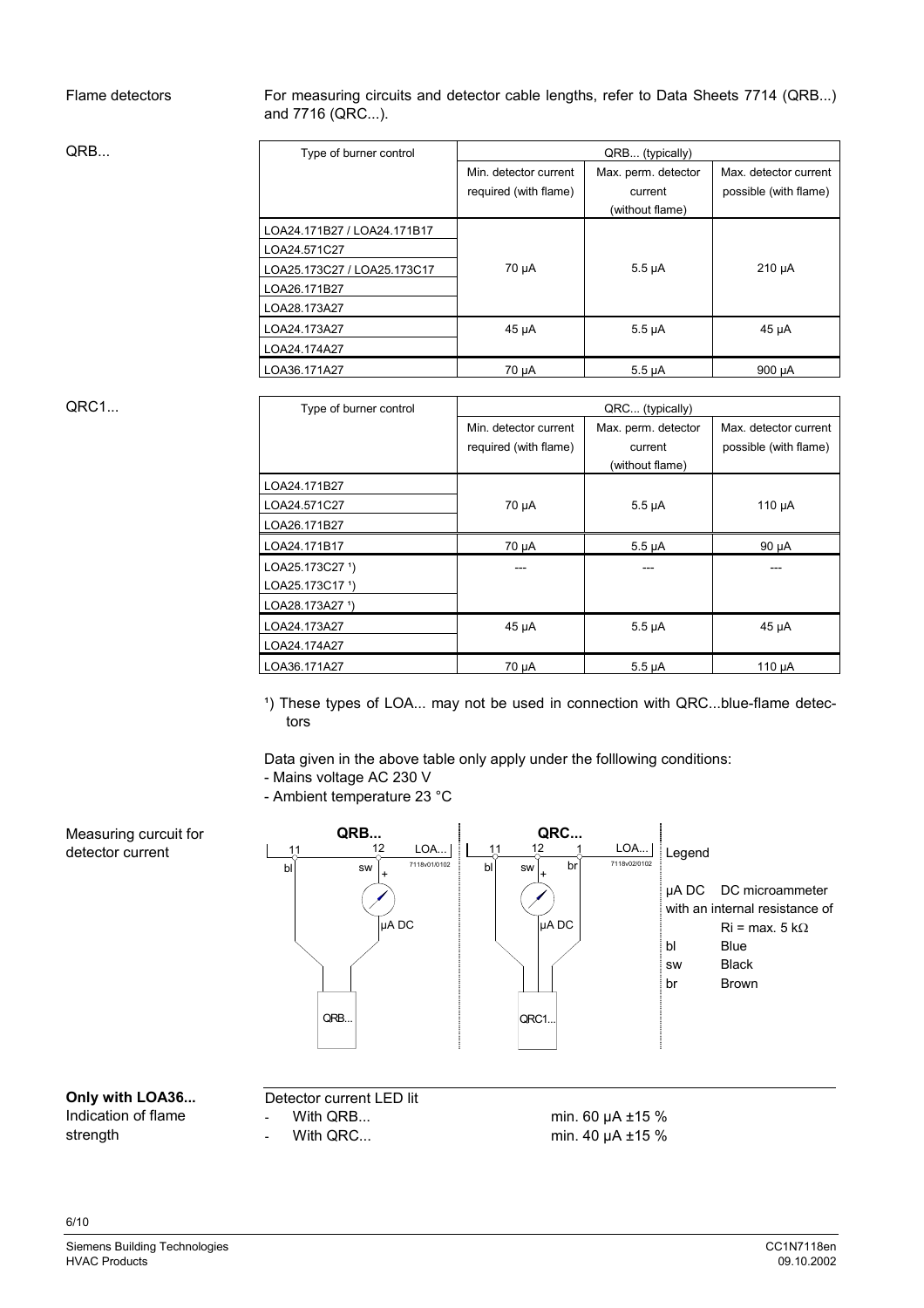# **Function**

| Preconditions for<br>startup              | Burner control is reset<br>Contacts in the line are closed<br>$\bullet$<br>No undervoltage<br>$\bullet$<br>Flame detector is darkened, no extraneous light<br>$\bullet$                                                                                                                                                                                             |                                                       |  |  |  |
|-------------------------------------------|---------------------------------------------------------------------------------------------------------------------------------------------------------------------------------------------------------------------------------------------------------------------------------------------------------------------------------------------------------------------|-------------------------------------------------------|--|--|--|
| Undervoltage detection                    | An additional electronic circuit ensures that if mains voltage drops below approximately<br>AC 165 V, burner startup will be prevented, or – without release of oil – lockout will be<br>triggered.                                                                                                                                                                 |                                                       |  |  |  |
| Control sequence in the<br>event of fault | Whenever lockout occurs, the outputs for the fuel valves, the burner motor, oil prehea-<br>ter and ignition equipment will immediately be deactivated (< 1 second).<br>The lockout indication lamp changes to red and terminal 10 («AL») for remote lockout<br>indication receives voltage.<br>This state is also maintained in the event of mains voltage failure. |                                                       |  |  |  |
|                                           | Cause                                                                                                                                                                                                                                                                                                                                                               | Response                                              |  |  |  |
|                                           | Mains voltage failure                                                                                                                                                                                                                                                                                                                                               | New start                                             |  |  |  |
|                                           | Extraneous light on burner startup                                                                                                                                                                                                                                                                                                                                  | Lockout; with LOA25 / LOA28: Preven-<br>tion of start |  |  |  |
|                                           | No flame at the end of «TSA»                                                                                                                                                                                                                                                                                                                                        | Lockout                                               |  |  |  |
|                                           | Loss of flame during operation                                                                                                                                                                                                                                                                                                                                      | Repetition                                            |  |  |  |
| Reset                                     | After lockout, the burner control can be reset after 6090 seconds (also refer to<br>«Warning notes»).                                                                                                                                                                                                                                                               |                                                       |  |  |  |
| <b>Indications</b>                        |                                                                                                                                                                                                                                                                                                                                                                     |                                                       |  |  |  |
| Lockout position                          | The lockout position is indicated with the lamp integrated in the lockout reset button.                                                                                                                                                                                                                                                                             |                                                       |  |  |  |
| Flame strength                            | Only with LOA36                                                                                                                                                                                                                                                                                                                                                     |                                                       |  |  |  |
| _  DI                                     | Indication of the flame strength (green LED) is used for checking the flame signal.<br>To ensure reliable burner operation, this LED must be lit.<br>If the green LED flickers or extinguishes during burner operation, the light conditions at<br>the burner are poor, caused by dirt for instance.                                                                |                                                       |  |  |  |
| Operation                                 | Only with LOA36                                                                                                                                                                                                                                                                                                                                                     |                                                       |  |  |  |
| $\left(\mathsf{I}\right)$                 | When the contacts of the control thermostat are closed, the orange LED is lit, indicating<br>the start of the oil preheater's heating up phase (if present).                                                                                                                                                                                                        |                                                       |  |  |  |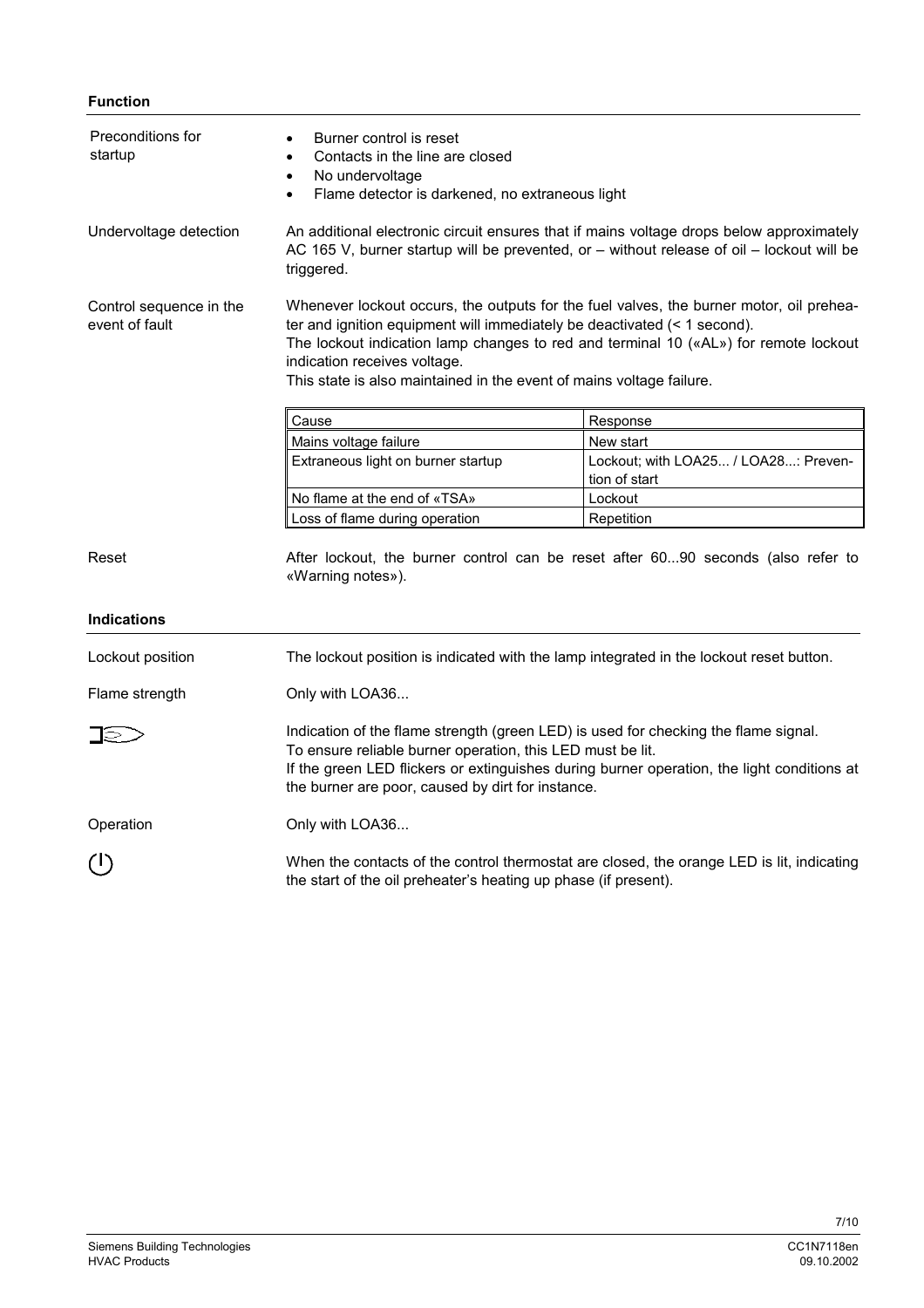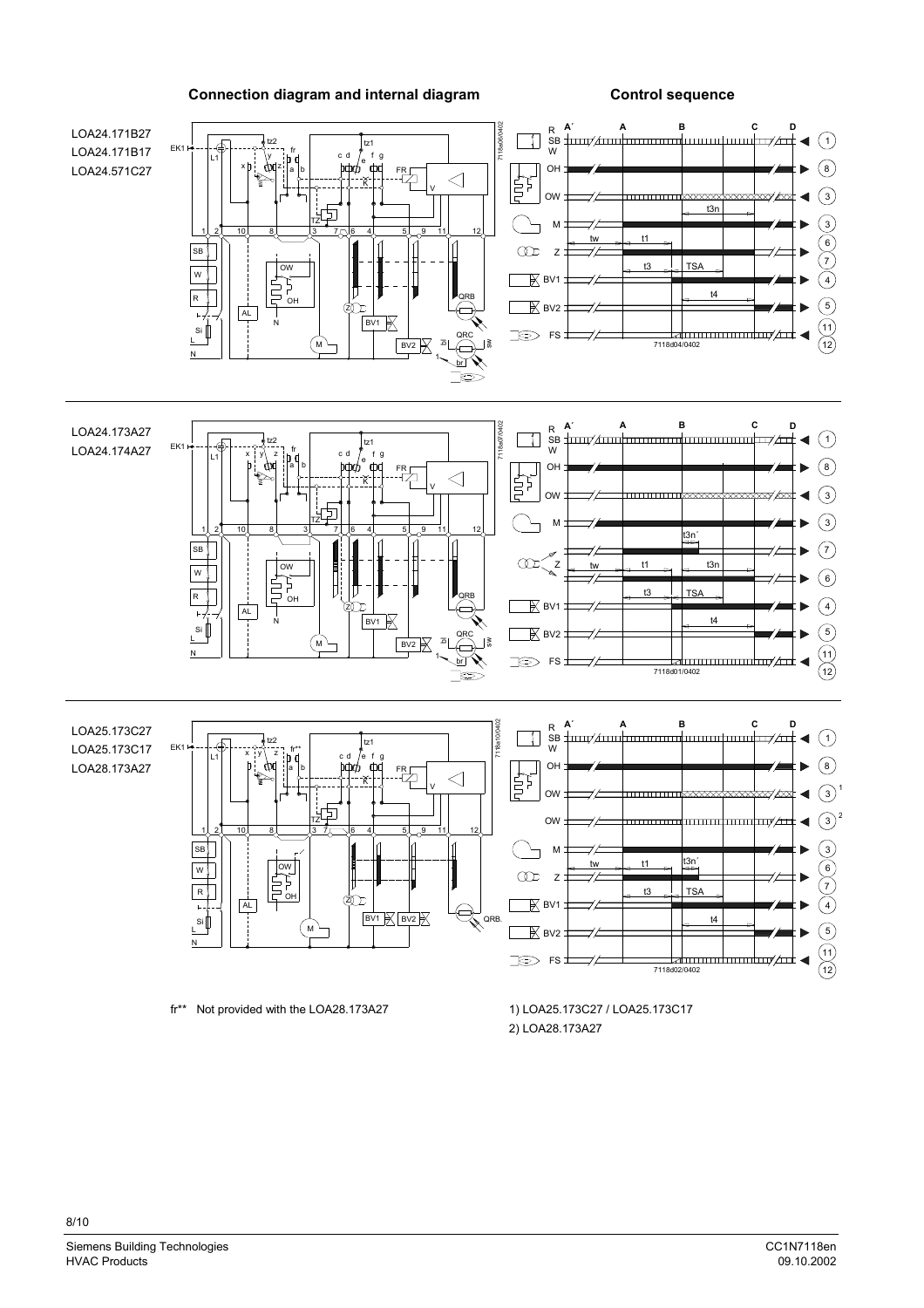#### 7118a08/0402 **A´ AB C D** LOA26.171B27 R SB W  $\Omega$  $\mathbf{L}$  $t\bar{z}$ EK1 tz2 fr x y∖z ¦a i cd /e fg c d /e L1 With ARK21 FR OH  $\binom{8}{ }$ a b 宁 K V remote lockout OW  $\binom{3}{ }$ <u>TITTI TITTI</u>  $\propto$   $\propto$ xxxx ╗ reset module t3n TZ 1 2 10 8 3 7 6 4 5 9 11 12 M  $\left($ 3 Ξ  $t1$ SB  $\infty$ Z  $\binom{6}{}$ ь OW W  $\left(7\right)$ SA R QRB D ь OH AL Z t3 TSA BV1 SA  $\sin$ N  $\overline{\mathbb{R}}$  BV1  $\binom{4}{4}$ N QRC  $BV2$ L t4  $^{\prime}$  M a sw ┑  $\binom{5}{ }$ N  $\overline{\mathbb{R}}$  BV2 Г  $br$  $\chi$ 10 k  $\odot$  $^{10}_{10}_{13}$  $\Rightarrow$ FS lahuunudunuduu/411 ◀  $\widetilde{\mathcal{C}}$  $E<sub>FK2</sub>$ 7118d05 9 14 ARK21A27 7118a09/0402 **A´ AB C D** LOA36.171A27 R SB W  $\bigcap$  $\mathbf{I}$  $\frac{1}{2}$ tz2 EK1 \_\_o\_<del>t</del>tzz<br>x jy∖z i<sub>h d</sub> l cd /efg l LED1 fr c d L1 ΥA  $\odot$ a b **FR<sub>L</sub>** OH With ARK21 uț Ŷ ⊲ K V remote lockout 3) OW reset module  $L2$ t3n TZ  $\overline{3}$ 1 2 10 8 3 7 1 6 4 5 9 11 12 M SB tw t1  $\widehat{\mathbf{6}})$ OW

Connection diagram and internal diagram **CONSC CONTROL** Control sequence



| Legend | AL               | Alarm device                                           | <b>OW</b>      | Release contact of oil preheater                             |
|--------|------------------|--------------------------------------------------------|----------------|--------------------------------------------------------------|
|        | <b>BV</b>        | Fuel valve                                             | <b>OH</b>      | Oil preheater                                                |
|        | EK1              | Lockout reset button                                   | QRB            | Photoresistive detector                                      |
|        | EK <sub>2</sub>  | Remote lockout reset button                            | QRC            | Blue-flame detector                                          |
|        | <b>FR</b>        | Flame relay with contacts «fr»                         |                | $bl = blue$ , $br = brown$ , $sw = black$                    |
|        | fr               | Bridging contact for release contact of «OH»           | R              | Control thermostat or pressurestat                           |
|        | <b>FS</b>        | Flame signal                                           | <b>SA</b>      | Actuator with automatic setback                              |
|        | Κ                | Catch of flame relay for locking contact «tz1»         | <b>SB</b>      | Safety limit thermostat                                      |
|        |                  | in the event of premature flame signals or for locking | Si             | External primary fuse                                        |
|        |                  | the contact when the flame signal is correct           | <b>TZ</b>      | Thermal-electric sequence switch                             |
|        | L1               | Indication of faults (red)                             | tz             | Contacts of «TZ»                                             |
|        | L2               | Indication of operation (green)                        | W              | Limit thermostat or pressure switch                          |
|        | LED <sub>1</sub> | Indication of flame strength (green)                   | V              | Flame signal amplifier                                       |
|        | М                | Burner motor                                           | Z              | Ignition transformer                                         |
|        | <b>TSA</b>       | Ignition safety time                                   | A′             | Beginning of the startup sequence with burners using an «OH» |
|        | tw               | Waiting time                                           | Α              | Beginning of the startup sequence with burners using no «OH» |
|        | t1               | Prepurge time                                          | В              | Time of flame establishment                                  |
|        | t3               | Preignition time                                       | С              | Running position                                             |
|        | t3n              | Long postignition time                                 | D              | Controlled shutdown by «R»                                   |
|        | t3n'             | Short postignition time                                |                |                                                              |
|        | t4               | Interval between flame signal and release of «BV2»     |                | Control signals delivered by the LOA                         |
|        |                  |                                                        | <u> TITTIN</u> | Required input signals                                       |

| t3n<br>3<br>М<br>t1<br>tw<br>$6^{\circ}$<br>$\overline{z}$<br>SA <sub>-</sub><br>t3<br><b>TSA</b><br>BV1<br>4 <sup>1</sup><br>t4<br>-<br>5 <sup>2</sup><br>咲<br>BV2 | ⊨<br>OW: |  |  | क्ष्य्य्य्व्य्क्ष्य्व∕ स्व्यं | $\binom{3}{}$                 |
|---------------------------------------------------------------------------------------------------------------------------------------------------------------------|----------|--|--|-------------------------------|-------------------------------|
|                                                                                                                                                                     |          |  |  |                               |                               |
|                                                                                                                                                                     |          |  |  |                               |                               |
|                                                                                                                                                                     |          |  |  |                               | 7)                            |
|                                                                                                                                                                     |          |  |  |                               |                               |
|                                                                                                                                                                     |          |  |  |                               |                               |
| $\neg$ / $\neg$<br>FS <sub>1</sub><br>5><br>7118d05/0402<br>12 <sub>1</sub>                                                                                         |          |  |  |                               | $\left( \frac{11}{2} \right)$ |

| <b>OW</b> | Release contact of oil preheater                           |  |  |  |  |
|-----------|------------------------------------------------------------|--|--|--|--|
| OН        | Oil preheater                                              |  |  |  |  |
| QRB       | Photoresistive detector                                    |  |  |  |  |
| QRC       | Blue-flame detector                                        |  |  |  |  |
|           | $bl = blue$ , $br = brown$ , $sw = black$                  |  |  |  |  |
| R         | Control thermostat or pressurestat                         |  |  |  |  |
| <b>SA</b> | Actuator with automatic setback                            |  |  |  |  |
| <b>SB</b> | Safety limit thermostat                                    |  |  |  |  |
| Si        | External primary fuse                                      |  |  |  |  |
| <b>TZ</b> | Thermal-electric sequence switch                           |  |  |  |  |
| tz        | Contacts of «TZ»                                           |  |  |  |  |
| W         | Limit thermostat or pressure switch                        |  |  |  |  |
| V         | Flame signal amplifier                                     |  |  |  |  |
| Z         | Ignition transformer                                       |  |  |  |  |
| A'        | Beginning of the startup sequence with burners using an «C |  |  |  |  |
| Α         | Beginning of the startup sequence with burners using no «C |  |  |  |  |
| в         | Time of flame establishment                                |  |  |  |  |
| С         | Running position                                           |  |  |  |  |
| D         | Controlled shutdown by «R»                                 |  |  |  |  |
|           | Control signals delivered by the LOA                       |  |  |  |  |
| $\Box$    | Required input signals                                     |  |  |  |  |
| XXXX      | Permissible input signals                                  |  |  |  |  |